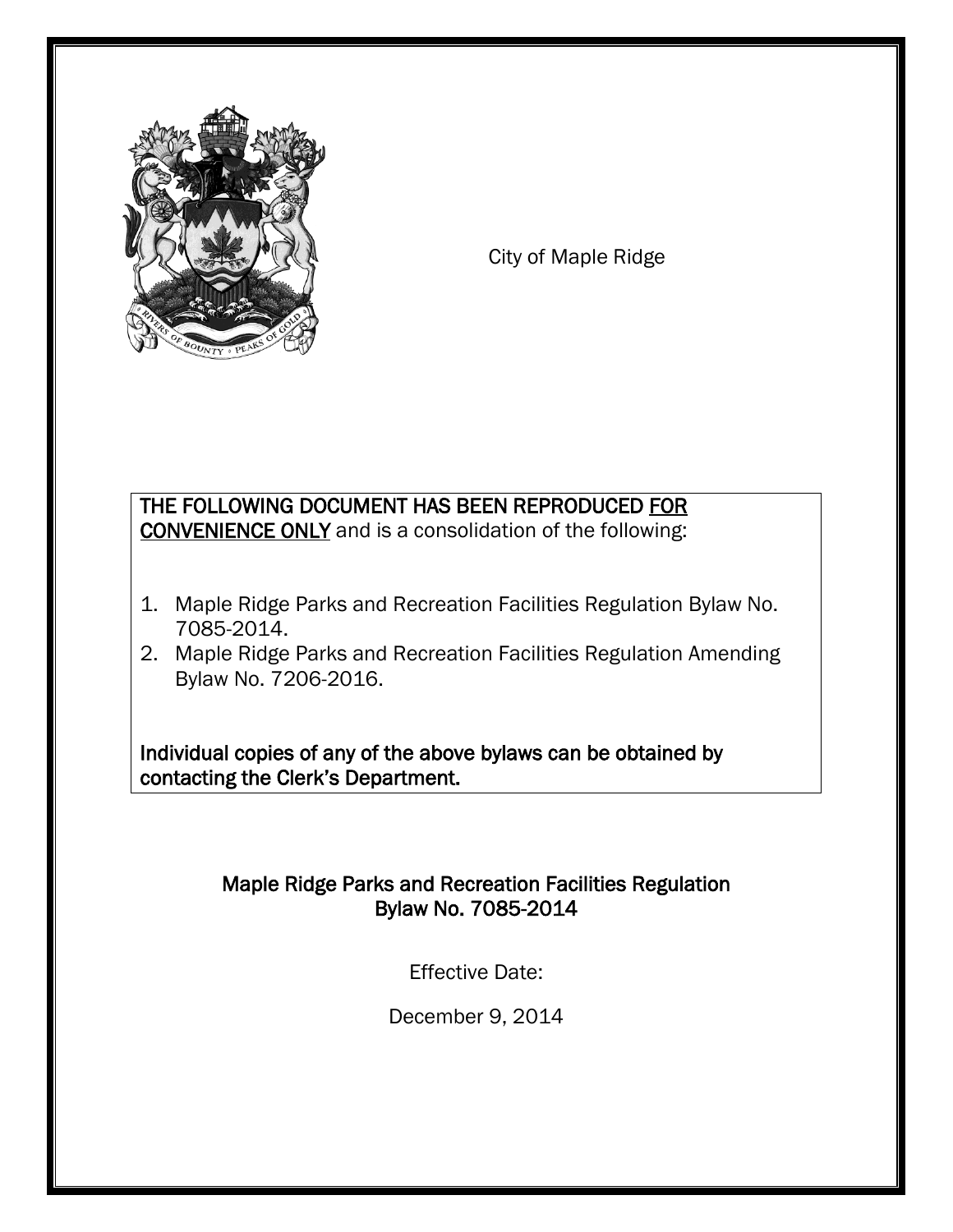## City of Maple Ridge

# Maple Ridge Parks and Recreation Facilities Regulation Bylaw No.7085-2014

## Table of Contents

| Part 1  |                                                                     |    |
|---------|---------------------------------------------------------------------|----|
| Part 2  |                                                                     |    |
| Part 3  |                                                                     |    |
| Part 4  |                                                                     |    |
| Part 5  |                                                                     |    |
| Part 6  |                                                                     |    |
| Part 7  |                                                                     |    |
| Part 8  | General Park and Recreation Facility Prohibitions [11, 2010] 1997-5 |    |
| Part 9  |                                                                     |    |
| Part 10 |                                                                     |    |
| Part 11 |                                                                     |    |
| Part 12 |                                                                     |    |
| Part 13 |                                                                     |    |
| Part 14 |                                                                     |    |
| Part 15 |                                                                     |    |
| Part 16 |                                                                     | 10 |

## List of Schedules:

| Schedule A | <b>Banning Notice</b>       |  |
|------------|-----------------------------|--|
| Schedule B | <b>Special Event Permit</b> |  |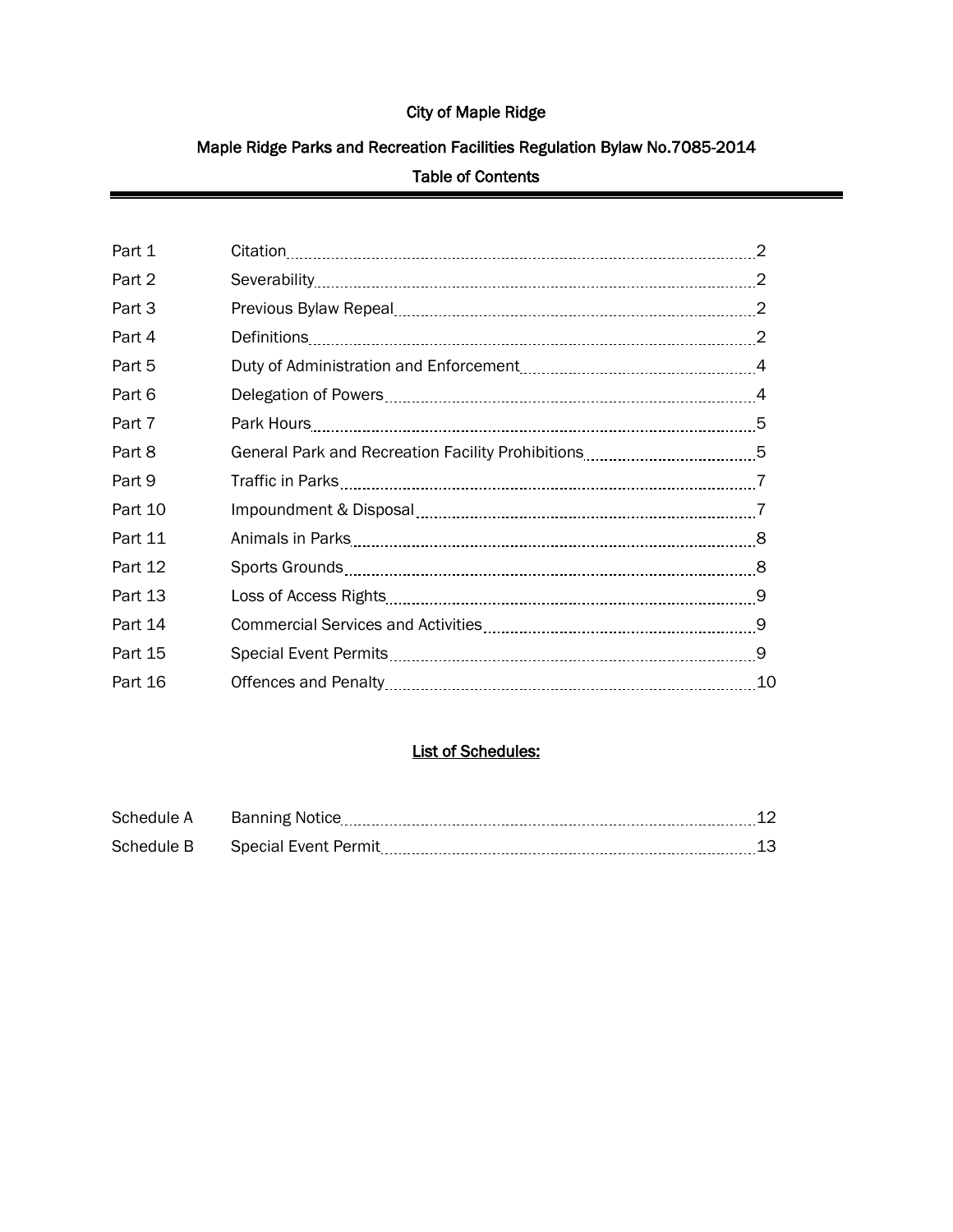## City of Maple Ridge

## Maple Ridge Parks and Recreation Facilities Regulation Bylaw No.7085-2014

A Bylaw to regulate park property and recreational facilities in the City

WHEREAS subsection 8(3) of the *Community Charter* authorizes the Council of the City of Maple Ridge to adopt bylaws to, regulate, prohibit and impose requirements in relation to municipal services and public places;

AND WHEREAS subsection 154(1) of the *Community Charter* authorizes the Council of the City of Maple Ridge to adopt bylaws to delegate its powers, duties and functions to officers or employees of the municipality;

AND WHEREAS; Council deems it necessary and desirable that it exercise these authorities to establish regulations governing the management of property intended for recreation and community uses and to delegate certain powers to staff regarding the use of Parks and Recreation Facilities conduct therein:

NOW THEREFORE, the Council of the City of Maple Ridge enacts as follows:

## Part I Citation

I

1.1 This Bylaw may be cited as the Maple Ridge Parks and Recreation Facilities Regulations Bylaw No.7085-2014

## Part 2 Severability

2.1 If a portion of this bylaw is held invalid by a Court of competent jurisdiction, then the invalid portion must be severed and the remainder of this bylaw is deemed to have been adopted without the severed section, subsequent, paragraph, subparagraph, clause or phrase.

## Part 3 Previous Bylaw Repeal

- 3.1 Maple Ridge Parks and Recreation Facilities Regulations Bylaw No. 3414-1984 and the following amending bylaws are hereby repealed:
	- 1. Maple Ridge Parks Regulation By-law No. 3414-1984
	- 2. Maple Ridge Parks Regulation Amending By-law No. 4868-1993
	- 3. Maple Ridge Parks Regulation Amending By-law No. 4901-1993
	- 4. Maple Ridge Parks Regulation Amending By-law No. 4979-1993
	- 5. Maple Ridge Parks Regulation Amending By-law No. 5600-1997
	- 6. Maple Ridge Parks Regulation Amending By-law No. 6357-2005
	- 7. Maple Ridge Parks Regulation Amending By-law No. 6555-2008

## Part 4 Definitions

4.1 In this bylaw:

"Ancillary Activity" means any activity that complements or enhances the primary function of a Park or Recreation Facility.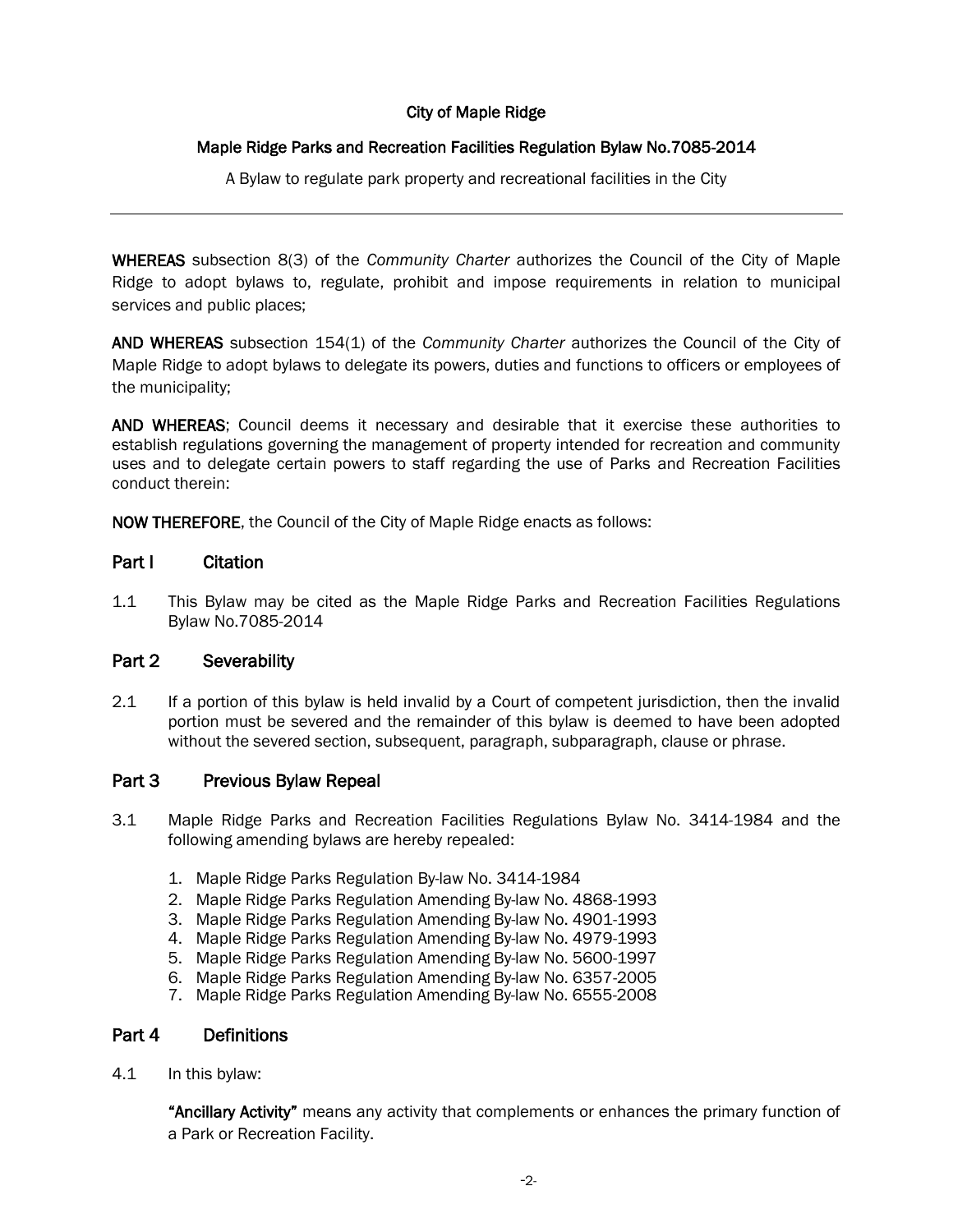"Chattel" means a moveable item of personal property including, without limitation, a vehicle, a leased or rented dumpster or container, merchandise, fuel, wares of any nature, or signage.

"City" means the City of Maple Ridge.

"Council" means the elected members of the Municipal Council of the City of Maple Ridge.

"Contaminant" means any substance, whether gaseous, liquid or solid, whether dissolved or suspended, that;

- a) injures or is capable of injuring the health or safety of a person;
- b) injuries or is capable of injuring property or any life form;
- c) causes or is capable of causing material physical discomfort to a person; or
- d) damages or is capable of damaging the environment.

"Director, Parks and Facilities" means a representative of the City of Maple Ridge that has been assigned responsibility for the management and operation of Maple Ridge Parks and Recreation Facilities or his designate.

"Director, Recreation" means a representative of the City of Maple Ridge that has been assigned responsibility for the management of the Recreation Facilities or his designate.

"Drug Paraphernalia" means any goods, products, equipment, things or materials of any kind primarily used or intended to be primarily used to produce, process, package, store, inject, ingest, inhale or otherwise introduce into the human body a controlled substance as defined in Schedules I, II, or III of the *Controlled Drugs and Substances Act* as may be amended from time to time.

"Enforcement Officer" means a Bylaw Enforcement Officer, a member of the RCMP, a member of the Maple Ridge Fire Department and any other person designated to enforce the provisions of this bylaw by the **Director, Parks and Facilities** or his designate, or the **Director,** Recreation, or his designate.

"Natural Park Feature" means a tree, shrub, herb, flower, grass, turf or plant of any kind and all soil, sand, silt, gravel, rock, mineral, wood, fallen timber or other natural material within a Park.

"On-Site Refuse" means all refuse, garbage, food remains and other waste generated by persons using a Park or Recreation Facility while they are within the Park or Recreation Facility.

"Organized Activity" means any activity which is pre-planned, involves a group larger than a single family unit and which limits general public access to a portion of the **Park** or Recreation Facility or any activity that involves instruction or training.

"Organized Sport" means any game or sport which is played by three or more persons who play and/or practice together regularly as a team in a league or association.

"Park" means and includes any real or personal property within the Municipality used for public park and recreation purposes and includes all buildings and structures situated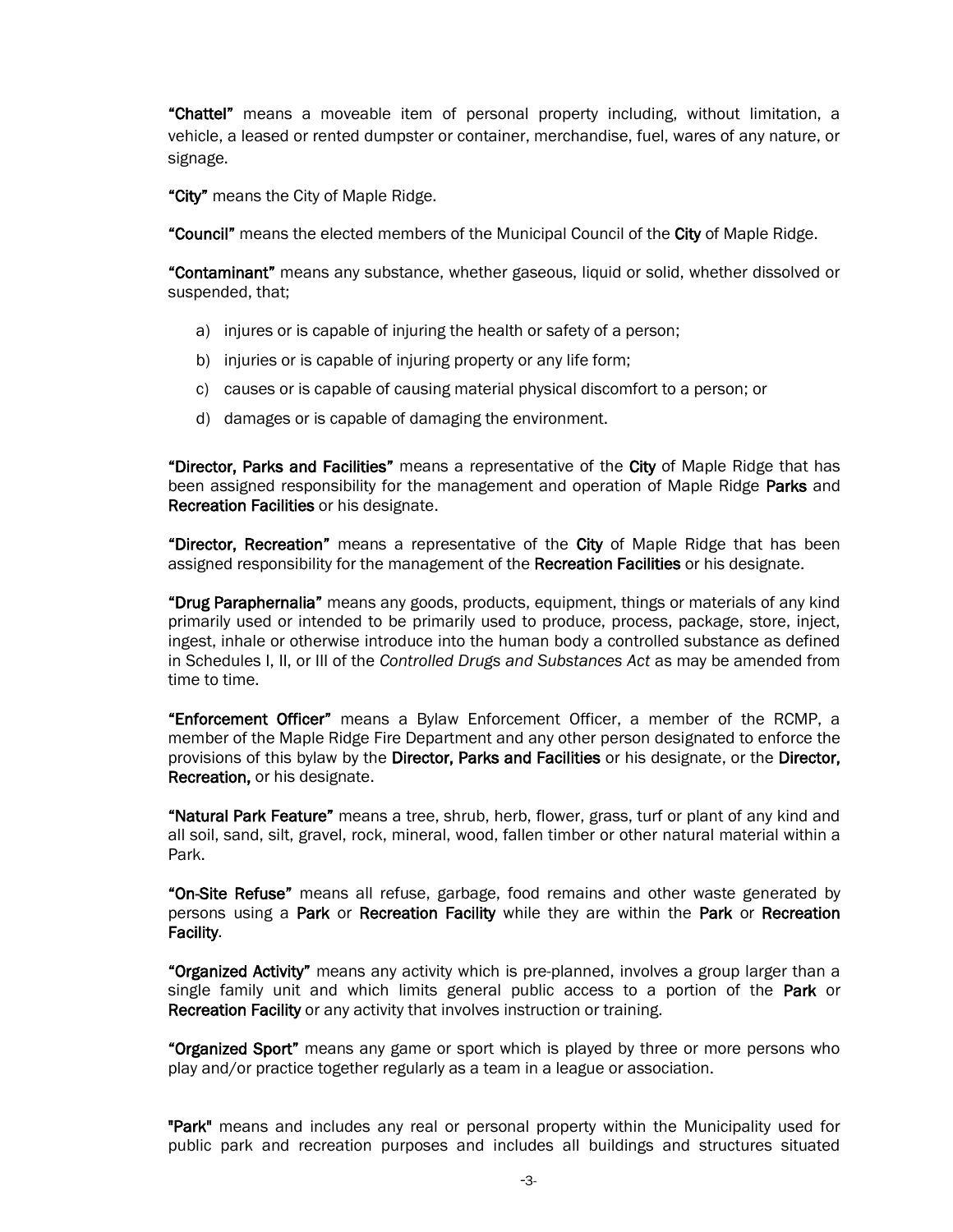thereon and shall include any other parcel of land improved, maintained, developed or administered by the Parks and Leisure Services Department such as school grounds, pursuant to direction from the Municipal Council.

"Posted Notice" means a sign or written notice which has been posted or affixed to a wall, post or notice board in a Park or Recreation Facility or which has been set out in a brochure or map relating to the Park or Recreation Facility.

"Public Place" means any real or personal property or portions thereof owned by the Municipality of Maple Ridge to which the public is ordinarily invited or permitted to be in or on, and includes but is not limited to, the grounds of public facilities or buildings, public greenways and public parkades or parking lots.

"Recreation Facility" means a building, recreation facility or other land improvement, including, but not limited to, recreation centres, pools, arenas, sports fields, ball diamonds, gymnasium, and other recreation facilities located in a **Park** or on any other land which the City owns or controls by means of a lease, license or other legal instrument, that is intended for athletic, social or recreational use by members of the community.

"Special Event" means any event or activity conducted within a Park or Recreation Facility which attracts or is intended to attract participants or spectators and, without limiting that definition, includes any Organized Sport, festival, sports event, competition or tournament, group picnic, dog show or other animal event.

"Special Event Permit" means a licence issued for the use of Parks or Recreation Facilities or portion thereof.

7206-2016 "Temporary Shelter" means the use of structures, improvements or overhead shelter, including a tent, lean-to, tarpaulin, plastic, cardboard or other form of shelter.

> **Trail"** means any footpath, pathway, trail or pedestrian access route in a Park or on City land.

"Vehicle" means all conveyances propelled either by motor or muscular power.

"Wildlife" means any wild animal, bird, reptile, insect, fish, and marine animal or other indigenous creature.

## Part 5 Duty of Administration and Enforcement

5.1 The grant of any approval or permission or issuance of any permit is not a representation, warranty or statement of compliance with the Bylaw and the issuance thereof in error is not to give rise to a cause of action.

## Part 6 Delegation of Powers

- 6.1 The Director, Parks and Facilities or his designate, and the Director, Recreation, or his designate are hereby authorized to grant or refuse any request for a Special Events Permit for the conduct of any Organized Sport, Organized Activity, or Ancillary Activity which requires a Special Events Permit under the provisions of this bylaw.
- 6.2 The Director, Parks and Facilities or his designate and the Director, Recreation, or his designate are hereby authorized to establish rules for behaviour and conduct in Parks and Recreation Facilities, provided that such rules are not inconsistent with this bylaw or other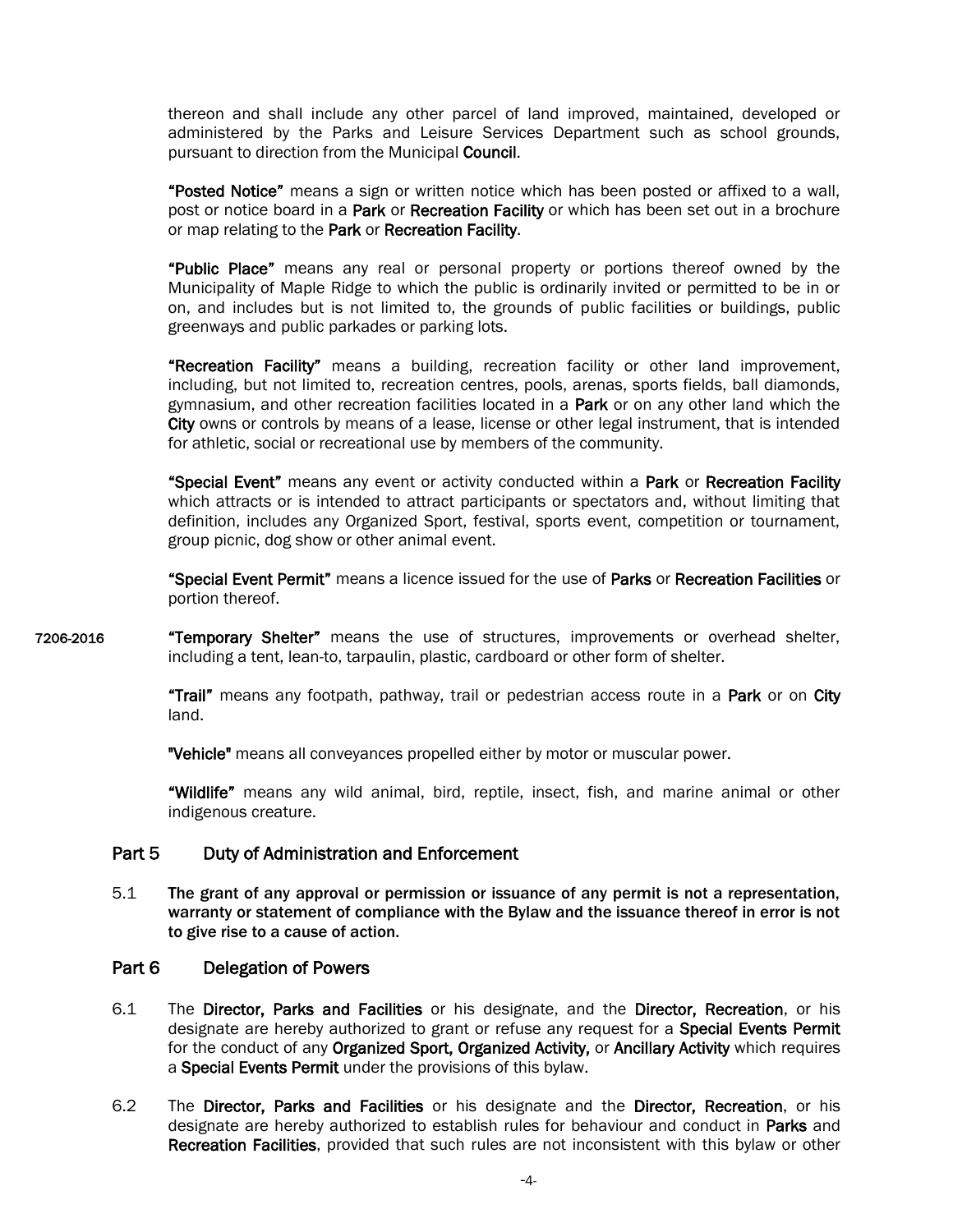regulations and to establish and enforce the consequences of violating said rules of behaviour.

## Part 7 Park Hours

- 7.1 Parks will be closed to the public between the hours of 10:00 at night and 6:00 the next morning except to persons authorized in writing by the Director, Parks and Facilities or his designate.
- 7.2 The Director, Parks and Facilities or his designate may, at any time deemed necessary, temporarily close a Park or Recreation Facility or any portion thereof to the public use.

## Part 8 General Park and Recreation Facility Prohibitions

- 8.1 No person, when in a Park or Recreation Facility, shall:
	- 8.1.1 Enter or remain in a Park or Recreation Facility when it is closed to the public.
	- 8.1.2 Fail to comply with any sign or **posted notice**;
	- 8.1.3 Deposit refuse except in waste receptacles provided for such purposes by the City;
	- 8.1.4 Carry, transport or deposit any off site refuse of any kind or deposit off site refuse into waste receptacles;
	- 8.1.5 Carry or discharge any firearm, air gun, sling shot, catapult, bows and arrows, or other weapon or dangerous toy;
	- 8.1.6 Cut, break, bend or in any way injure or deface any turf, tree, shrub, hedge, plant, flower or park ornament;
	- 8.1.7 Climb upon, deface or in any way damage any building, wall fence, gate, sign, seat, bench, exhibit, cage or any ornament;
	- 8.1.8 Plug, tamper with or in any way damage any plumbing, lighting, heating, or other fixture;
	- 8.1.9 Start any fire or permit any person under his control to start any fire except in fireplaces provided therein for that purpose; and except where written permission is given by the Director, Parks and Facilities or his/her designate;
	- 8.1.10 Fail to obey any sign or signal lawfully erected for the control of pedestrian or vehicle traffic;
	- 8.1.11 Distribute any handbills or circulars or post, place or display any placard, notice, paper, advertising device, or publicity matter of any kind without the written consent of the Director, Parks and Facilities or his designate, or the Director, Recreation, or his designate.
	- 8.1.12 Use or permit the use of any advertising vehicle without the written consent of the Director, Parks and Facilities or his designate;
	- 8.1.13 Tease, molest, or injure any animal or throw any substance at or near such creatures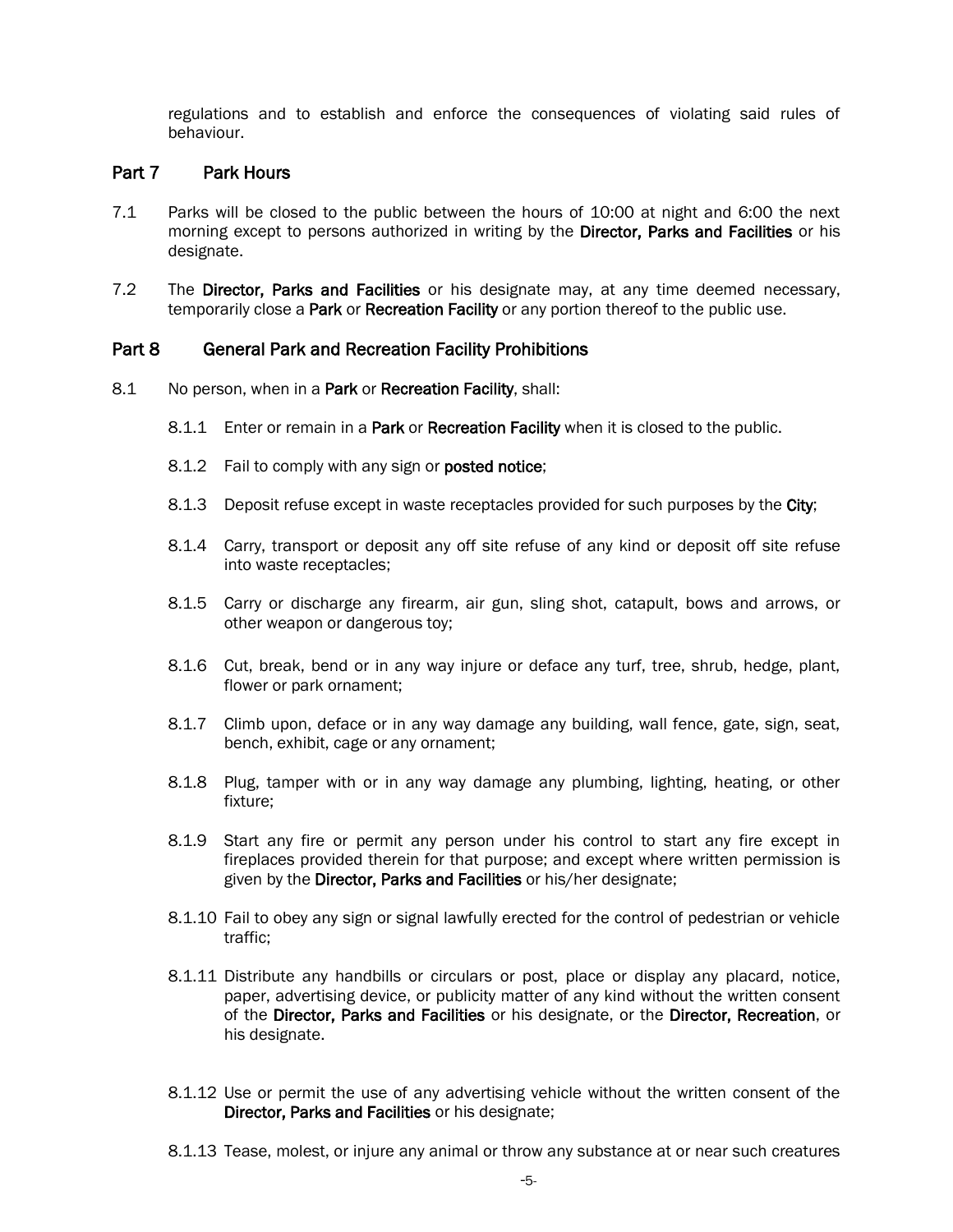in such a way to cause them alarm or possible injury;

- 8.1.14 Possess any drug paraphernalia;
- 8.1.15 Offer for sale any article or food, drink, or merchandise or carry on any business unless such person has been licenced to do so by the Municipality and has received written consent of the Director, Parks and Facilities or his designate;
- 8.1.16 Use any blasphemous, obscene or vulgar language;
- 8.1.17 Conduct oneself in a disorderly or offensive manner;
- 8.1.18 Expose their genitals except when:

18.1.18.1 in a change room or washroom in a Park or Recreation Facility; or 18.1.18.2 participating in an approved art and drawing program

- 8.1.19 Excavate in a Park;
- 8.1.20 Move any Natural Park Feature;
- 8.1.21 Hold a procession, march, drill, parade, political or religious gathering or other public meeting except with the written consent of the Director, Parks and Facilities or his designate;
- 8.1.22 Operate a mechanically powered boat on any lake, pond or outdoor water facility within the boundaries of any park unless the written consent of the Director, Parks and Facilities or his designate, has first been obtained;
- 8.1.23 Use tobacco within 7.5 meters (25 feet) of any sport field, athletic surface, children's playground or water play-park;
- 8.1.24 Discharge any fireworks without a valid permit issued in strict accordance with requirements established by the City of Maple Ridge Fire Works Bylaw 6279-2004;
- 8.1.25 Plant trees or shrubs in any park except with the written consent of the Director, Parks and Facilities or his designate:
- 8.1.26 Possess or consume liquor or alcoholic beverages without valid and legally required permits;
- 8.1.27 Use any device which constitutes a hazard to any person;
- 8.1.28 Erect, build, or locate, or cause to be erected, built or located, any structure, trailer tent, shelter or other building of any kind except with the written consent of the Director, Parks and Facilities or his designate, or the Director, Recreation or his designate;
- 8.1.29 Interfere with or obstruct:

8.1.29.1.1 any employee of the City in the performance of their duty;

or

8.1.29.1.2 contractor while carrying out work authorized by the City.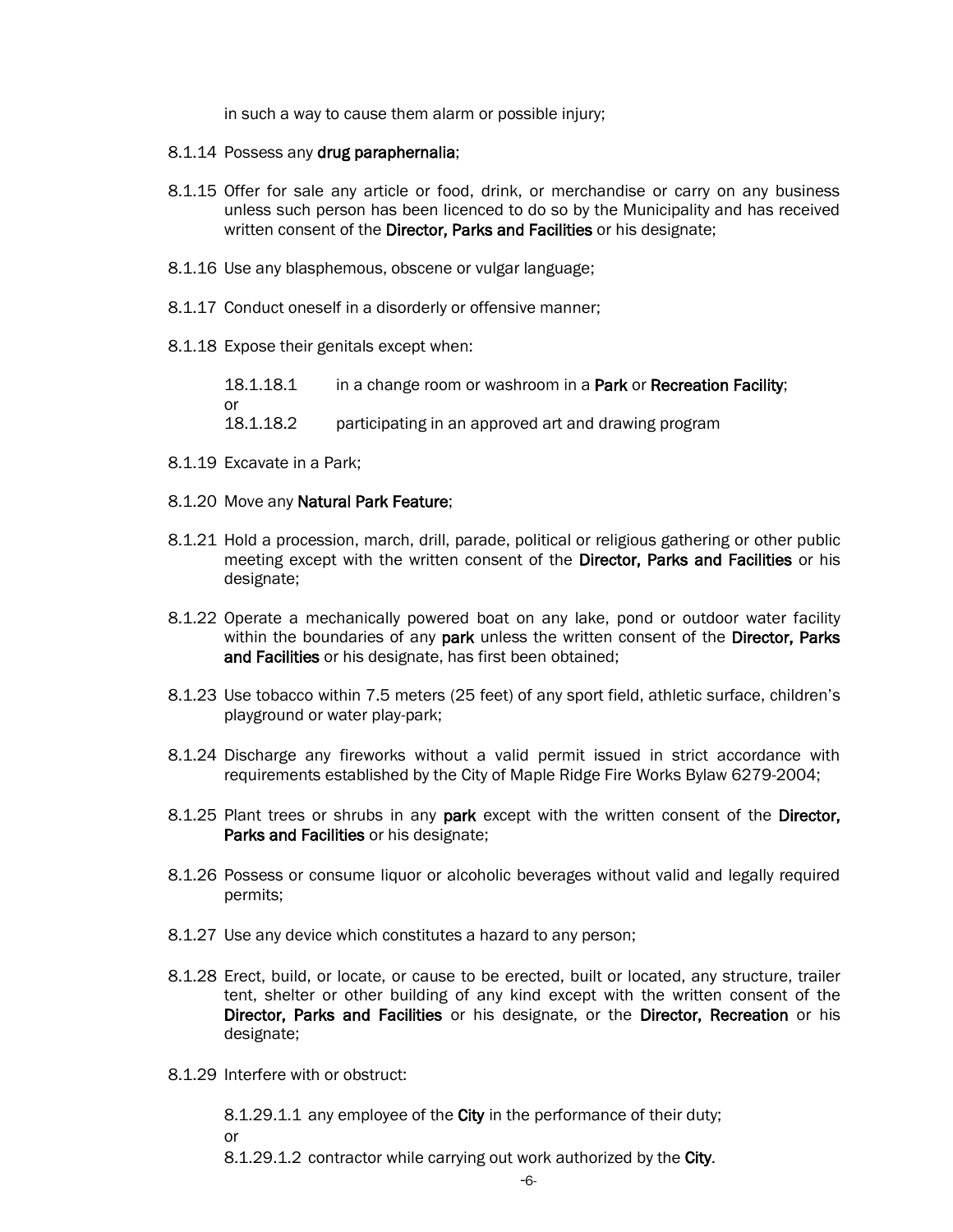- 8.1.30 Use or operate any device in such a manner as to disturb the enjoyment of the **park** by other persons;
- 8.1.31 Urinate or defecate except in a provided public or private toilet facility;
- 8.1.32 Swim any lake, pond, stream or pool or other body of water unless expressly permitted; or
- 8.1.33 Skate on lake, pond, stream or pool or other body of water unless expressly permitted.

## Part 9 Traffic in Parks

- 9.1 Except as permitted by the Director, Parks and Facilities or his designate, no person shall:
	- 9.1.1 Transport goods or chattels over or place or leave chattels upon any boulevard within a Park unless the turf of such boulevard is first protected from damage;
	- 9.1.2 Ride or drive a horse, or other animal or drive or keep, propel or permit to be driven or propelled, any vehicle or other mode of off road conveyance on any boulevard, grass plot or other area within any Park other than on the respective driveways made and provided for such purpose;
	- 9.1.3 Drive any animal on any path or other roadway allotted for pedestrian traffic; or
	- 9.1.4 Drive or propel any vehicle in excess of any speed limit that may be posted within park boundaries.

## Part 10 Impoundment and Disposal

- 10.1 The Director, Parks and Facilities or his designate, or an Enforcement Officer may seize, remove and impound any Chattel located in a Park or Recreation Facility in contravention of this bylaw.
- 10.2 Where a Chattel is impounded that has, in the opinion of the person exercising the power set out in Section 10.1, a value of less than \$100.00, that person may dispose of the Chattel in a manner deemed fit by that person.
- 10.3 Where a Chattel is impounded which has, in the opinion of the person exercising the power set out in Section 10.1, a value over \$100.00 that person shall make reasonable attempts to notify the owner of the Chattel.
- 10.4 Where a Chattel is claimed by the owner, the Chattel shall be released to the owner upon:
	- 10.4.1 the provision of proof of ownership satisfactory to the Director, Parks and Facilities or his designate; and
	- 10.4.2 the payment of the costs of fees, costs, and expenses for the seizure, removal, impounding and storage of the Chattel as set out in Schedule B of the Maple Ridge Highway and Traffic Bylaw No. 6704-2009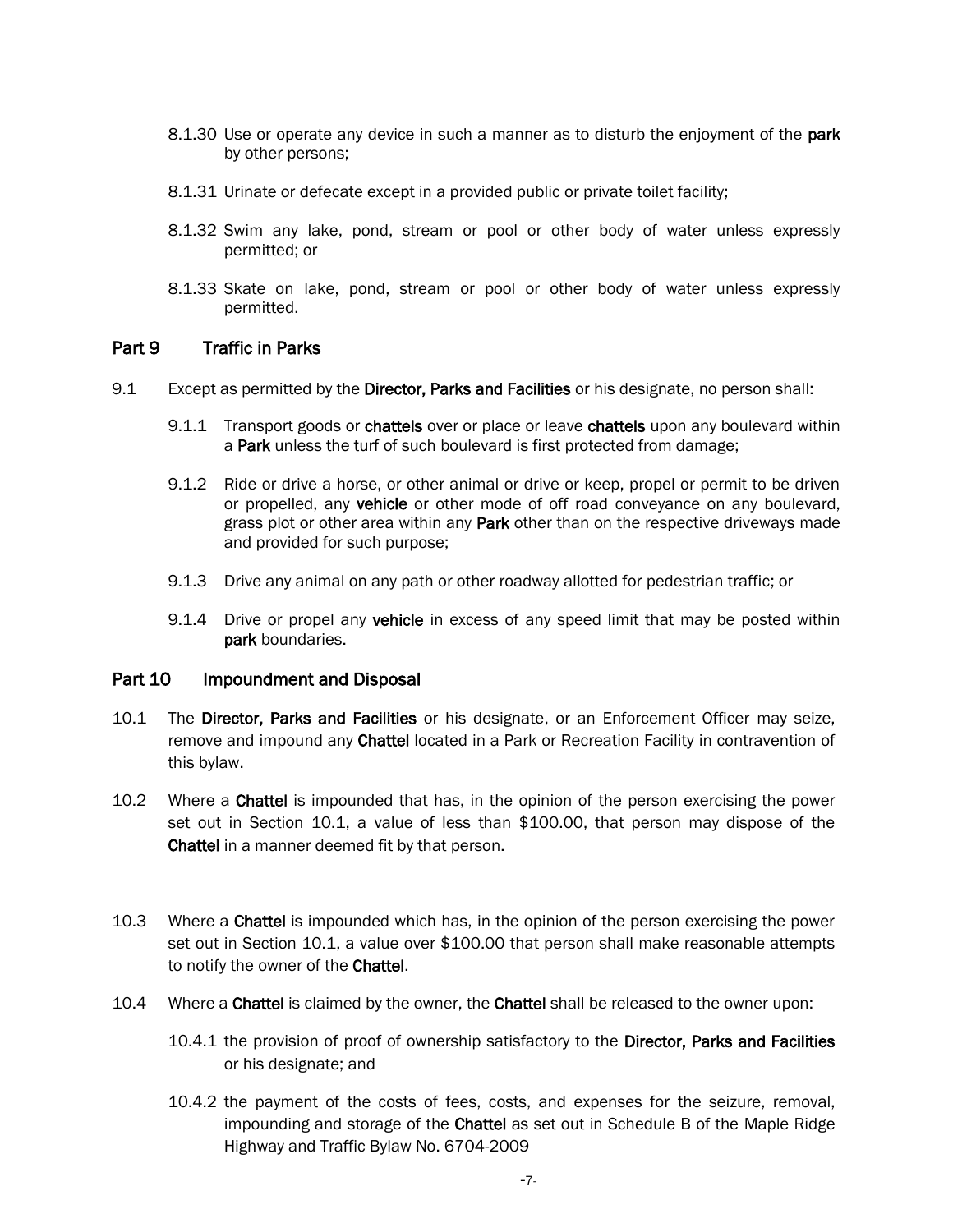- 10.5 After the expiration of 31 days from the date of seizure of a Chattel to which Section 10.3 applies and where no person has claimed the Chattel, the Director, Parks and Facilities or his designate, is authorized to sell the object by auction and the proceeds of the sale shall be the property of the City.
- 10.6 Where, in the opinion of the Director, Parks and Facilities, it is impractical to dispose of a Chattel to which section 10.3 applies by public auction, the Director, Parks and Facilities, or his designate, may dispose of the Chattel in a manner deemed fit by that person.
- 10.7 Where a Chattel has been disposed of pursuant to Section 10.5 where the sale of the chattel does not cover the fees, costs, and expenses for seizure, removal, impounding, storage and sale of the **Chattel** the City may recover those amounts from the owner of the Chattel in a court of competent jurisdiction.

## Part 11 Animals in Parks

- 11.1 No person shall:
	- 11.1.1 Enter a Park with an unleashed dog or other animal, unless it is a designated off leash area;
	- 11.1.2 Permit a dog or other animal to enter a Park or any area of Park where such entry of that animal is prohibited;
	- 11.1.3 Permit a dog or other animal on playing fields, sports surfaces, children's play grounds, sports courts or water play parks;
	- 11.1.4 Enter a Park with a horse unless the park is designated for horses;
	- 11.1.5 Permit a dog within 5 meters of a playing field, sport surface or playground;

## Part 12 Sports Grounds

- 12.1 No person shall:
	- 12.1.1 Play any game or engage in any recreation within a Park not designated for that purpose;
	- 12.1.2 Play any game on any tennis court or bowling green unless the person is:
		- 12.1.2.1 wearing light coloured rubber soled shoes with low heels; and
		- 12.1.2.2 is suitably equipped with the normal equipment for such game.
	- 12.1.3 Play on any tennis court or bowling green in contravention of the rules and regulations for that facility.

## Part 13 Loss of Access Rights

13.1 Where an **Enforcement Officer** has reasonable grounds to believe that a person, while in a Park or Recreation Facility, is in contravention of any provision of this bylaw the Enforcement Officer may: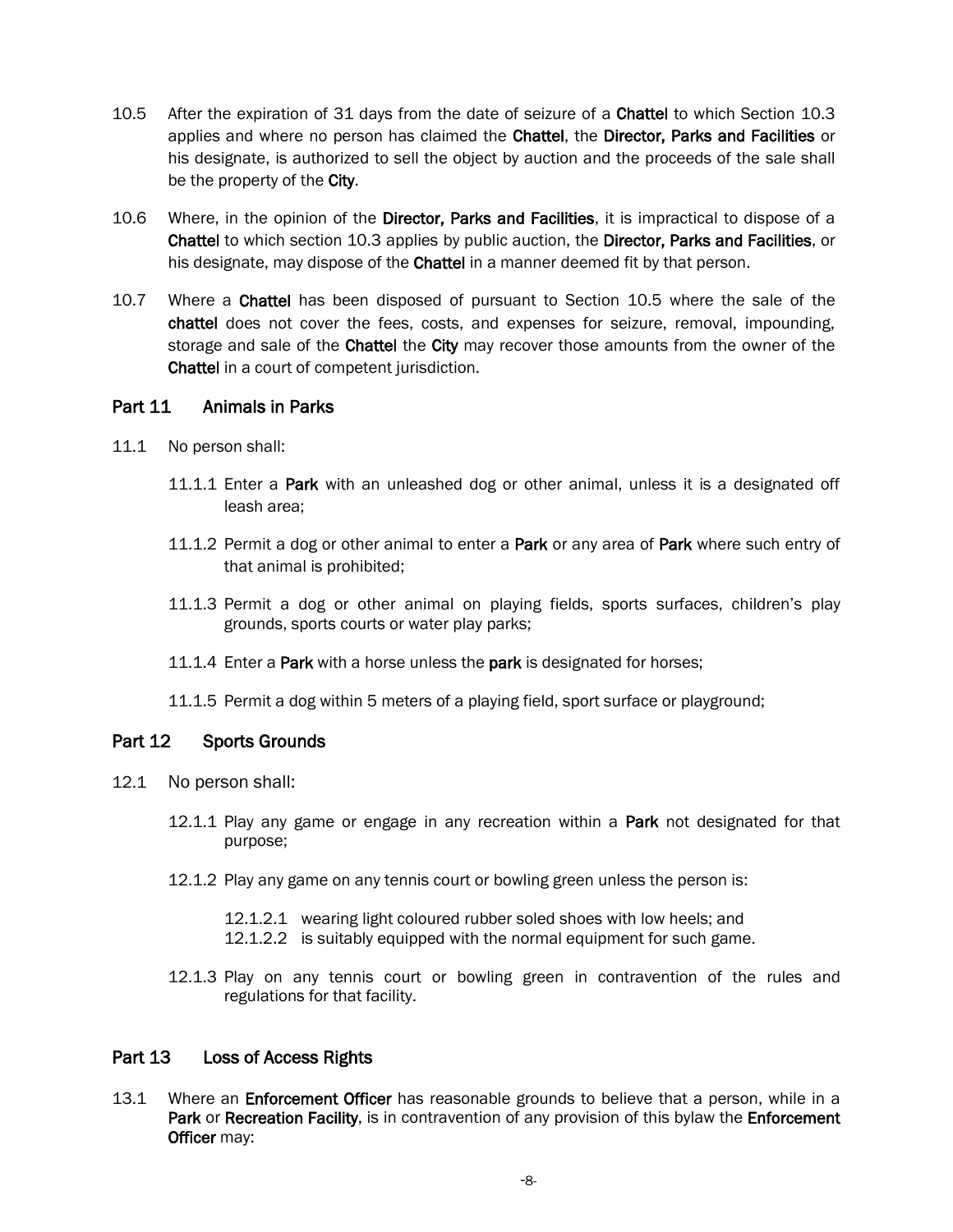- 13.1.1 Direct the person to comply with the bylaw;
- 13.1.2 Direct the person to leave the Park or Recreation Facility; or,
- 13.1.3 Issue a Banning Notice as set out in Schedule A to that person.
- 13.2 A person who is directed to leave the **Park** or **Recreation Facility** or to whom a Banning Notice is issued must:
	- 13.2.1 Immediately leave the Park or Recreation Facility: and
	- 13.2.2 Refrain from entering the Park or Recreation Facility unless the provisions of Section 212.3 have been satisfied.
- 13.3 A Banning Notice may be rescinded by **Enforcement Officer** who made the direction or the Director, Parks and Facilities or his designate.

## Part 14 Commercial Services and Activities

14.1 No person shall conduct any business or commercial activity in a Park or Recreation Facility without the written authorization of the Director, Parks and Facilities or his designate, or the Director, Recreation or his designate.

## Part 15 Special Event Permit

- 15.1 The Director, Parks and Facilities or the Director, Recreation or their designates may, upon application, issue a **Special Event Permit** (Schedule B) upon receipt of the applicable fee and information required and may, in the Special Event Permit:
	- 15.1.1 Set out terms and conditions for the event, and

15.1.2 Require the applicant to insure the event or activity in an amount and form satisfactory to the City of Maple Ridge

- 15.2 Unless a Special Event Permit has been issued for the specific activity: no person, when in a Park or Recreation Facility, shall:
	- 15.2.1 Carry out any Organized Sport, Organized Activity, Special Event, or Ancillary Activity;
	- 15.2.2 Engage in activities involving high speed projectiles, including golf, war games, radio controlled aircraft or cars, unless specifically authorized by a Special Event Permit;
	- 15.2.3 Camp overnight unless specifically authorized by a **Special Event Permit** and then only in accordance with the Special Event Permit; or
	- 15.2.4 Enter a Park not designated for horses with a horse.
- 15.3 Every person using a Park or Recreation Facility under the authority of Special Event Permit shall:
	- 15.3.1 Comply with any terms and conditions set out on the Special Event Permit; and,
	- 15.3.2 Acquire and maintain insurance as required by the Special Event Permit.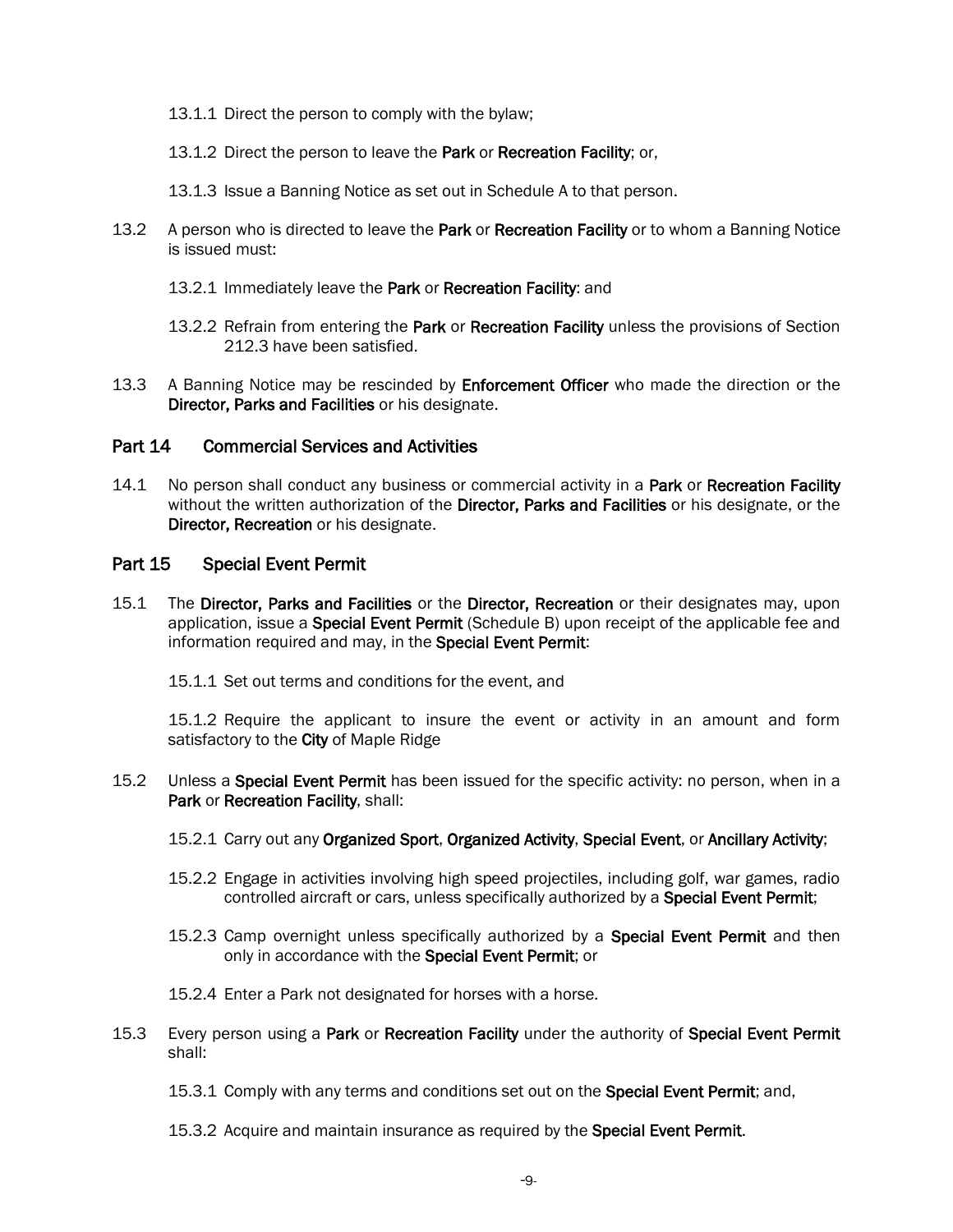#### 7206-2016

## Part 16 Temporary Shelter – Public and Park Land

- 16.1 No person shall place, secure, erect, use or maintain a temporary shelter between 9:00 am and 7:00 pm on any public or park land within the City.
- 16.2 Notwithstanding Section 16.1, no person shall place, secure, erect, use or maintain a temporary shelter at any time in The Civic Centre/Memorial Park, Nokai Park or Raymond Park or in, on or within: playgrounds, spray parks or pools; horticultural display areas or ornamental gardens; skateboard bowls, tennis courts or other sports courts; sports fields, stadiums or dugouts; stages or bleachers; washroom facilities, picnic shelters, or gazebos; areas of a Park that have otherwise been issued a permit pursuant to this Bylaw; recreation facilities; cemeteries; golf courses; or pathways, bridges, docks or wharves within the City.
- 16.3 Temporary shelter found to be placed, secured, erected, used or maintained between the hours of 9:00 am and 7:00 pm on any public or park land within the City shall be unlawful and subject to enforcement and removal, including any possessions, wastes and other incidental materials.

## Part 17 Offences and Penalty

- 17.1 Every person who contravenes a provision of this bylaw is guilty of an offence and is liable on summary conviction to a fine not exceeding \$10,000.00.
- 17.2 Each day the offence continues is considered a separate offence.
- READ a first time this 22<sup>nd</sup> day of July, 2014.
- READ a second time this 22<sup>nd</sup> day of July, 2014.
- READ a third time this 22<sup>nd</sup> day of July, 2014.
- FIRST, SECOND AND THIRD READINGS rescinded on November 25, 2014.
- RE-READ A FIRST TIME this 25<sup>th</sup> day of November, 2014.
- RE-READ A SECOND TIME this 25<sup>th</sup> day of November, 2014.
- RE-READ A THIRD TIME this 25<sup>th</sup> day of November, 2014.

ADOPTED by Council this 9th day of December, 2014.

PRESIDING MEMBER

l

l.

## CORPORATE OFFICER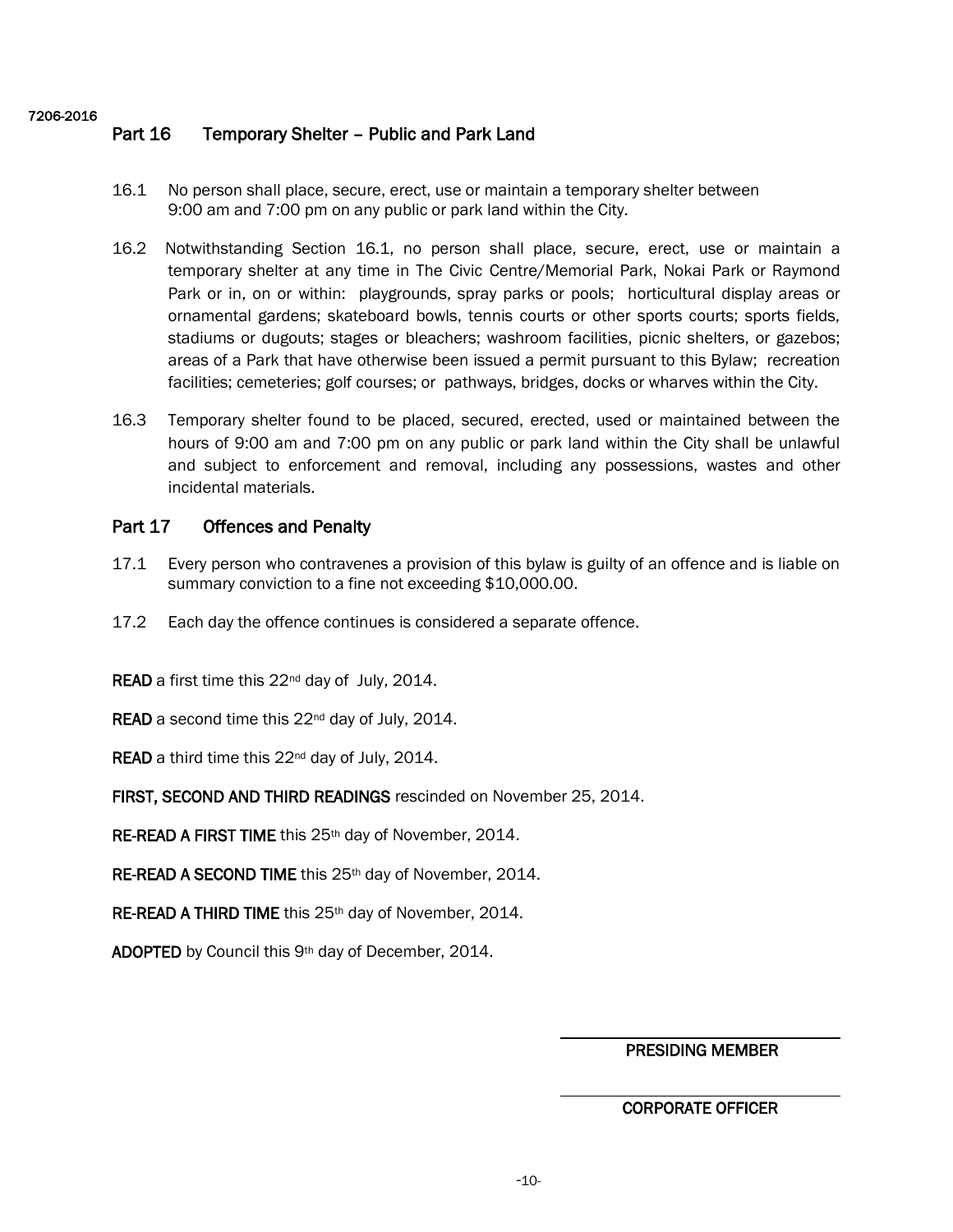## Maple Ridge Parks and Recreation Facilities Regulations Bylaw No.7085-2014



Schedule A

Date Notice Served: **Example 2018** 

Witness Name: \_\_\_\_

(Please print name)

Witness Signature: \_\_\_\_\_\_\_\_\_\_\_\_\_\_\_\_\_\_\_\_\_\_\_\_\_\_\_\_\_\_

Municipal File # RCMP File #

## ATTENTION:

Dear:

**Date** 

RE:

Please be advised that your recent inappropriate behaviour and unprovoked altercations with facility staff at the Maple Ridge Leisure Centre on \*DATE\* is unacceptable. \*Describe Behaviour\* against staff or patrons and as such contravenes the Maple Ridge Parks Regulation Bylaw No. 7085-2014 which regulates acceptable behaviour in all parks and public facilities.

Section 8.1.14 of the bylaw states:

"NO PERSON SHALL use any blasphemous, obscene or vulgar language nor conduct himself in a disorderly or offensive manner or molest or injure any other person or loiter or obstruct for free use and enjoyment of the park by any other person."

Paragraph 11 in Pitt Meadows Parks Regulation Bylaw No. 2651-2014 states:

"No person shall use any obscene or vulgar language nor conduct himself in a disorderly or offensive manner, or molest or injure another person, or loiter or take up a temporary abode over night on any portion of any park, or obstruct the free use and enjoyment of any park by any other person, or violate any bylaw, rule, regulation or command of the Municipality, the Director of Operations or any other person in control of or maintaining, superintending or supervising any park or other property of or under the control custody and management of the Municipality; and any person conducting himself as aforesaid may be removed or otherwise dealt with as in this bylaw provided. (Amending Bylaw No. 1593)"

The bylaw further restricts any activity which may cause damage to a park or other public facility.

\*Describe incidents and any attempts to redirect behaviour\*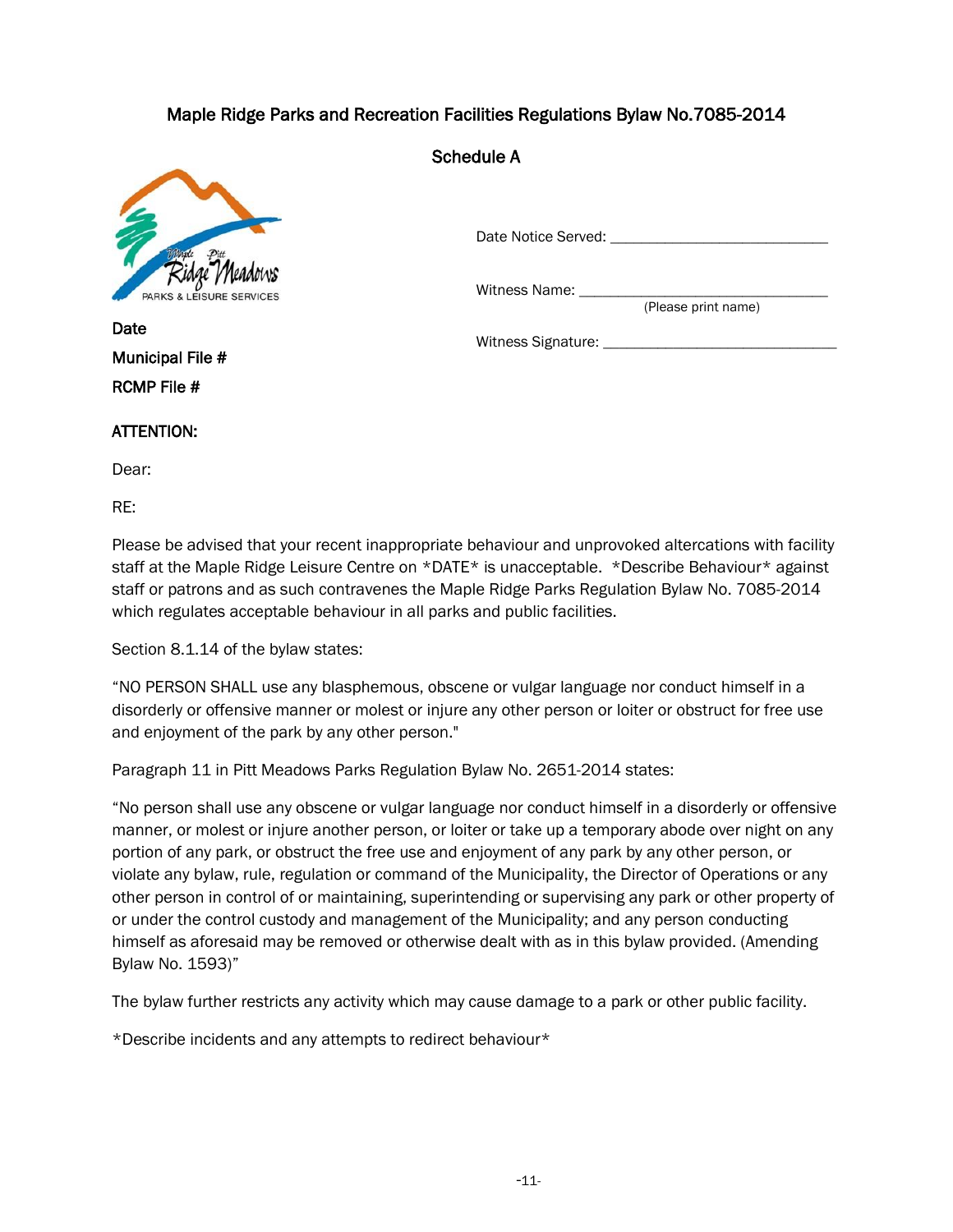Please be advised you are no longer welcome to utilize any Maple Ridge or Pitt Meadows Parks and Leisure Services or Facilities for a period of  $1$  year. Should there be any violations of this order we reserve the right to extend the period of expulsion for an appropriate length of time and to expand the facilities to which it applies. Before we review when you will be allowed back on municipal property we require you to complete the following list below:

• \*List any requirements before returning to facilities/programs\*

The facilities and areas to which this order applies are listed below:

In the Maple Ridge Area:

| <b>MR Municipal</b><br>Tower/Library | Municipal Hall / Memorial Peace<br>Park | Leisure Centre/MR Arts<br>Centre |
|--------------------------------------|-----------------------------------------|----------------------------------|
| <b>Greg Moore Youth Centre</b>       | <b>Surrounding Parking Areas</b>        | Haney Bus Exchange - Edge        |

In the Pitt Meadows Area:

| <b>PM Family Recreation</b><br>Centre | <b>PM Skateboard Park</b>        | PM Library                |
|---------------------------------------|----------------------------------|---------------------------|
| <b>PM Municipal Hall</b>              | <b>Surrounding Parking Areas</b> | <b>PM Recreation Hall</b> |

If you are found within the confines of these areas the Police will be notified immediately, and a ticket in the amount of \$250.00 will be issued. We would appreciate your compliance with regards to the above guidelines.

For your own reference we are willing to reconsider our position only when there is appropriate action taken on your part to deal with your behaviour. Should you have any questions or require further information, please do not hesitate to contact the undersigned at \*telephone number\*.

Sincerely,

\_\_\_\_\_\_\_\_\_\_\_\_\_\_\_\_\_\_\_\_\_\_\_\_\_ \*Name\*

\*Title\*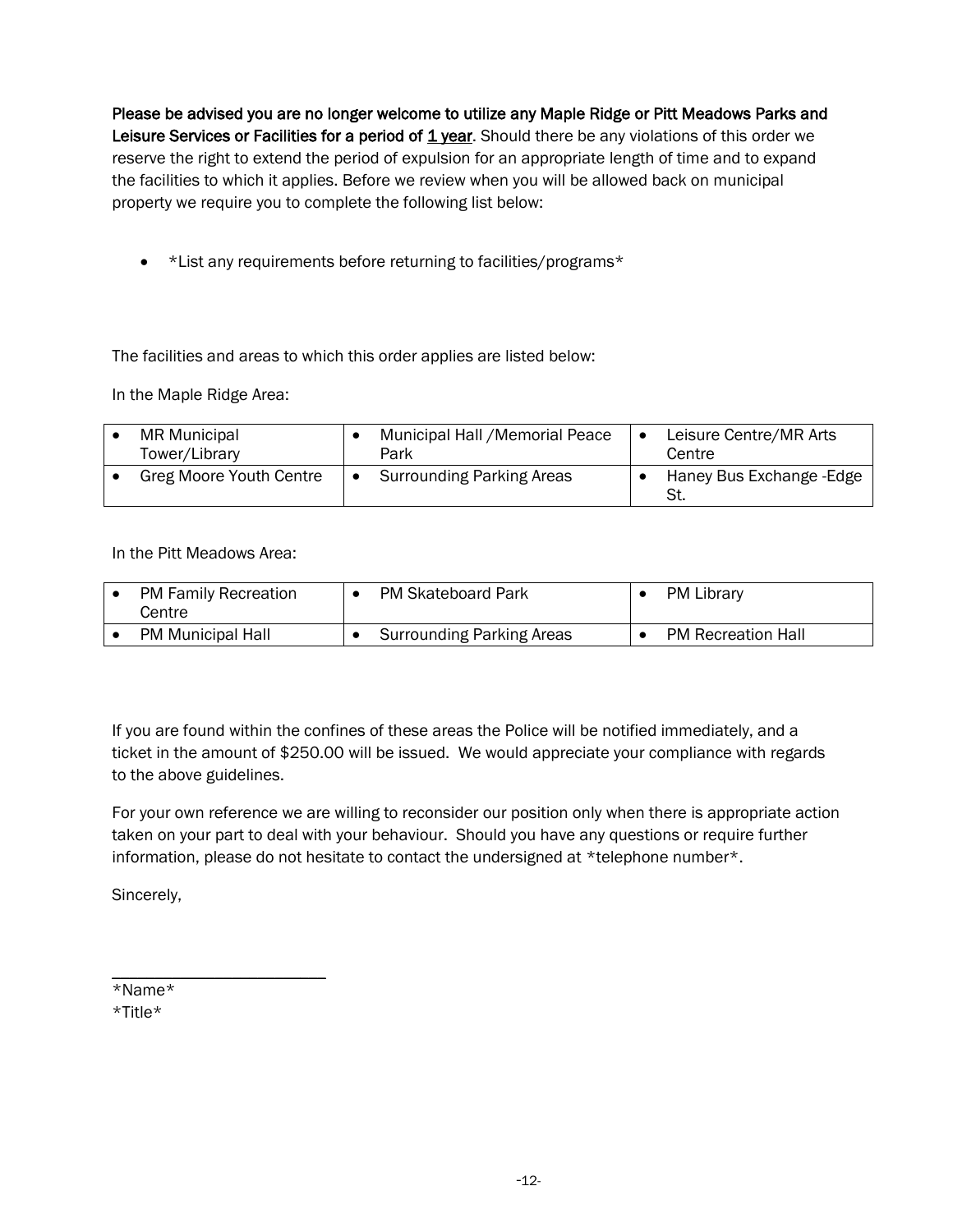## Maple Ridge Parks and Recreation Facilities Regulations Bylaw No.7085-2014

Schedule B



## Maple Ridge and Pitt Meadows SPECIAL EVENTS APPLICATION

This application is to be completed, signed at least 60 days prior to the first day of the event and forwarded to:

## Pitt Meadows Events:

Pitt Meadows City Hall, Bylaws department 12007 Harris Road, Pitt Meadows, BC 604-465-2445 Email: [lelchuk@pittmeadows.bc.ca](mailto:lelchuk@pittmeadows.bc.ca)

## Maple Ridge Events:

Maple Ridge Leisure Centre, Festival and Volunteer Office 11995 Haney Place, Maple Ridge, BC 604-467-7325 Email: [kbaird@mapleridge.ca](mailto:kbaird@mapleridge.ca)

Organizers are encouraged to not advertise the event until preliminary approval is obtained from the District of Maple Ridge and/or City of Pitt Meadows.

It is the responsibility of the applicant to provide any and all permits, licenses and certificates that are required for this special event to the appropriate address provided above.

## SPECIAL EVENT INFORMATION

|  |                                                                              | □ Beer Garden □ Fair or Exhibit □ Fireworks                                                         | □ Music/Concert |
|--|------------------------------------------------------------------------------|-----------------------------------------------------------------------------------------------------|-----------------|
|  |                                                                              |                                                                                                     |                 |
|  | Event to take place in: $\Box$ Pitt Meadows $\Box$ Maple Ridge               |                                                                                                     |                 |
|  |                                                                              | Facilities to be used: $\square$ Park $\square$ Street $\square$ Sidewalk $\square$ Indoor Facility |                 |
|  |                                                                              |                                                                                                     |                 |
|  |                                                                              |                                                                                                     |                 |
|  | Has the event been produced previously: Yes $\Box$ No $\Box$                 |                                                                                                     |                 |
|  | Any changes from previous events? Yes $\Box$ (please list changes) No $\Box$ |                                                                                                     |                 |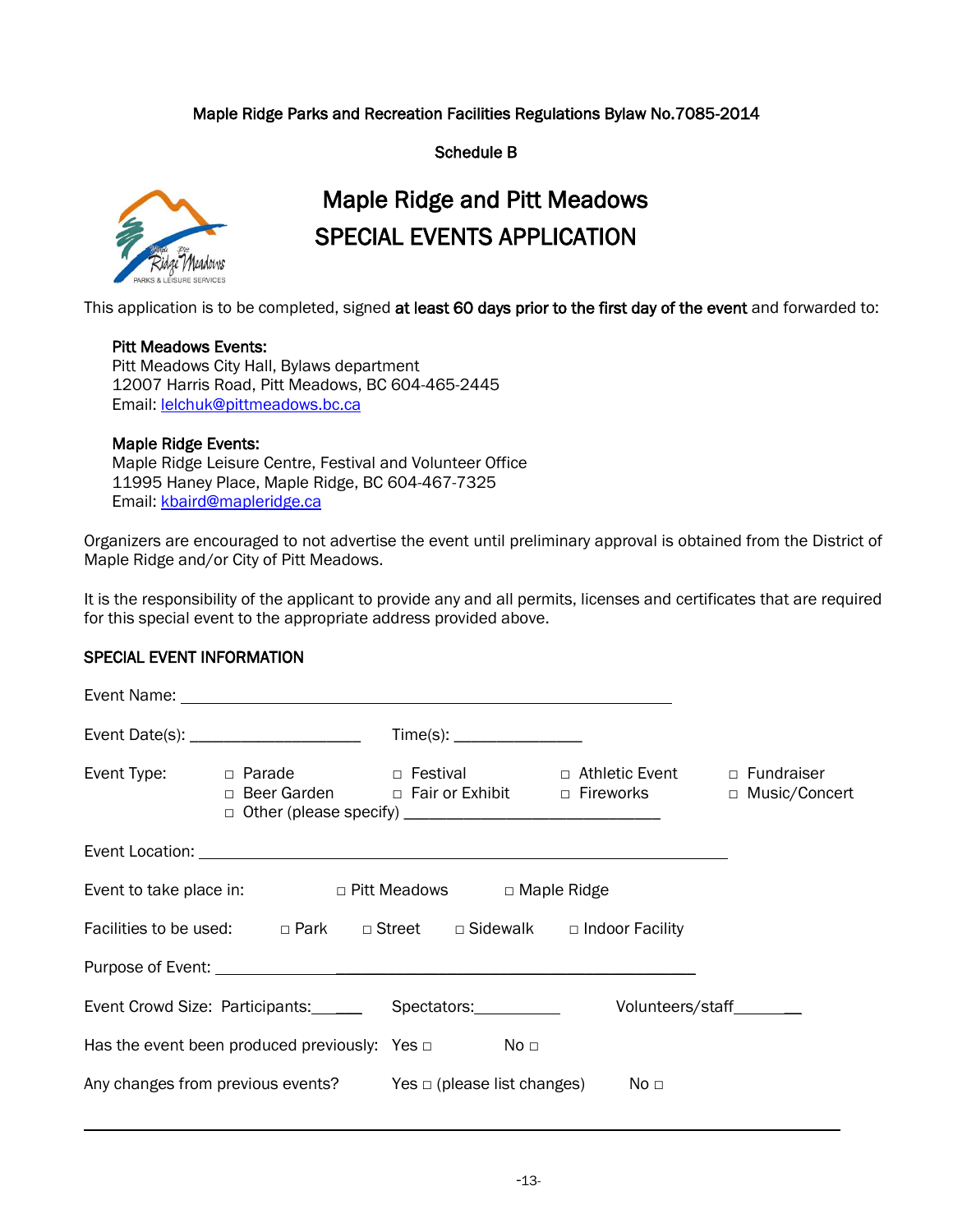## APPLICANT'S INFORMATION:

| Organization Name: Name: Name and Allen Manual Allen Manual Allen Manual Allen Manual Allen Manual Allen Manua                                                                                                                      |        |
|-------------------------------------------------------------------------------------------------------------------------------------------------------------------------------------------------------------------------------------|--------|
| Mailing Address: Mailing Address: Mailing Address: Mailing Address: Mail 1999                                                                                                                                                       |        |
| Applicants Name: 1990 and 200 and 200 and 200 and 200 and 200 and 200 and 200 and 200 and 200 and 200 and 200                                                                                                                       |        |
| <b>Phone Number:</b> The Manuson of the Manuson of the Manuson of the Manuson of the Manuson of the Manuson of the Manuson of the Manuson of the Manuson of the Manuson of the Manuson of the Manuson of the Manuson of the Manuson | Email: |

## ACTIVITY PERMITS AND ADDITIONAL INFORMATION:

## Food Service:

If you plan on selling or serving any food or beverages to the public at your event, please contact Fraser Health Authority at 604-476-7000 for a temporary food permit.

## Beer Garden:

If you plan to have a beer garden at your event, a Special Occasion License application form must be completed, reviewed and approved by the RCMP and Liquor Control. Forms are available by visiting the BC Liquor Store nearest you.

## Fireworks:

Contact Maple Ridge Fire Department at 604-476-3053 and/or City of Pitt Meadows Fire Department at 604- 465-2401.

#### Portable Washrooms:

Event organizers must make arrangements for portable washroom facilities, if required. Event organizers should not rely solely on any adjacent washroom facilities.

## Electricity and Water Requirements:

Please list any activities requiring electrical power and water: l

## Public Relations:

Have local neighbourhood groups/businesses approved of your event concept? Yes  $\Box$  No  $\Box$ 

## Parade/March/Run/Walk/Cycle/Gathering/Festival

Event hosted on public space (street or sidewalk), a Highway Use Permit is required. Provide a site map showing how you propose to manage the event and control the traffic. Contact the Engineering Department for a Highway Use Permit application.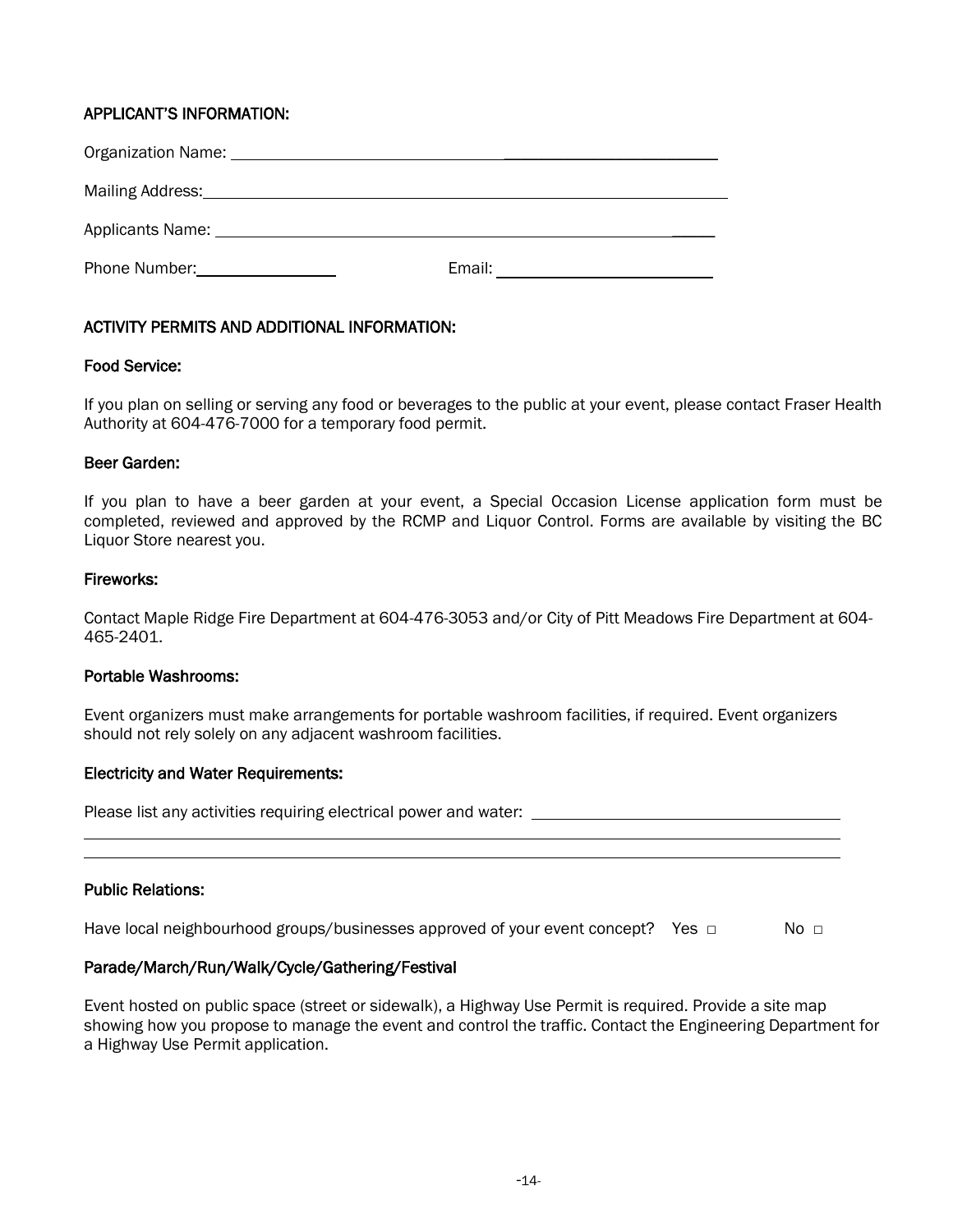## Additional Information:



## Site Map:

A site map is required for event approval. Please attach a site or route map with the following indicated:

- $\triangleright$  North, indicated by directional arrow
- $\triangleright$  Names of surrounding streets
- $\triangleright$  Number and placement of traffic control personnel and barricades
- $\blacktriangleright$  Location of first aid station
- Parking for participants and spectators
- Activities, including food vendors, stage entertainment, arts and crafts, children's activities, inflatables, carnival rides, animal displays, activities with open flame, and any other details that will assist with the approval process.

## Public Safety:

l

What are your plans for security/event monitors/crowd & traffic control? Please attach your safety plan.

## Insurance Information:

As a condition of being granted permission to hold a special event, applicants are required to show proof of liability insurance coverage, which meets the following requirements:

- $\triangleright$  Minimum limit of \$5,000,000 against third party bodily injury and property damage losses;
- ▶ Additionally named insured: The District of Maple Ridge, The City of Pitt Meadows, School District #42, Maple Ridge Pitt Meadows Parks and Leisure Services.
- $\triangleright$  Events involving the sale or consumption of liquor also require host liquor liability insurance coverage. A copy of your "Certificate of Insurance" is required 14 days in advance of the planned event.

## Litter and Recycling Plan:

Please attach your litter and recycling plan for the event. This is to include your waste control and disposal plan during and after your event.

#### Fees and Proceeds:

| Admission Fee: |       | Yes $\Box$ If yes, how much: | No ⊓ |
|----------------|-------|------------------------------|------|
| Vending Sales: | Yes □ | No n                         |      |